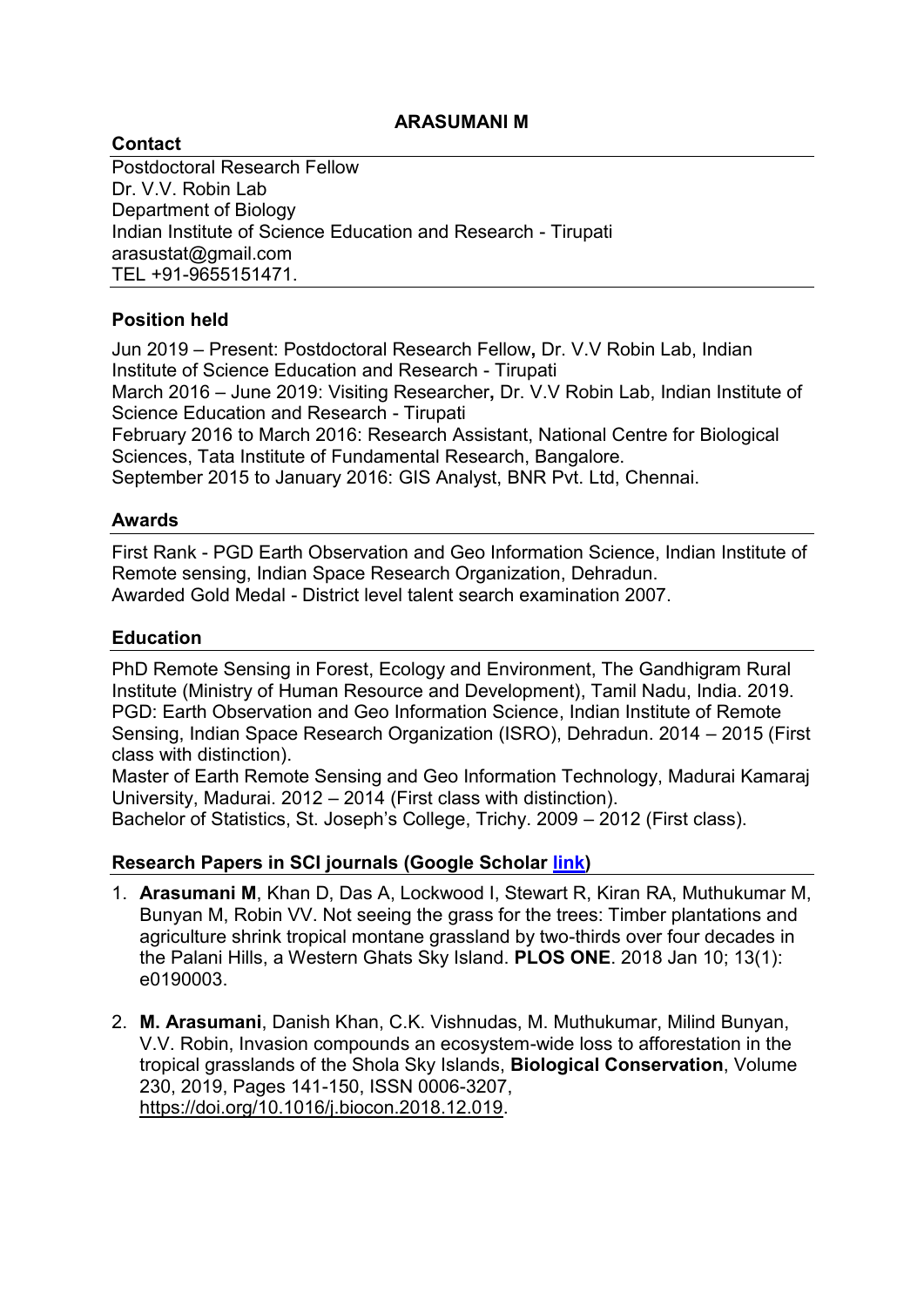# **Presentation (Conferences)**

- 1. Abhimanyu Lele, V.V. Robin, **M.Arasumani,** CK Vishnudas, Devcharan Jathana, "Determinants of distribution of a montane grassland endemic bird", International Biogeography Meeting, Ecuador, South America 5-9 August 2019.
- 2. **M. Arasumani**, M. Muthukumar, "Mapping invasive species (Prosopis Juliflora) using Landsat 8 in Dindigul District, Tamil Nadu", International seminar on Rural Technologies and Management for Sustainable Development organized by Rural Technology Centre, Gandhigram Rural Institute, Gandhigram 30 August 2017
- 3. **M. Arasumani**, M. Muthukumar & M. Subagunasekar "Optical Remote Sensing Applications" International conference on materials science and technology organized by Mother Teresa University, Kodaikanal 4th August 2017
- 4. **M. Arasumani**, M. Muthukumar & M. Subagunasekar "Rare Earth Metals Identification using Hyperspectral Remote sensing in Kunavaram District, Andhra Pradesh" International conference on materials science and technology organized by Mother Teresa University, Kodaikanal 4th August 2017
- 5. **M. Arasumani**, M. Muthukumar & M. Subagunasekar "Hyperspectral Remote Sensing for heavy mineral exploration in Vishakhapatnam coast, Andhra Pradesh" Geospatial Technologies for Rural Development, 2nd February 2017.
- 6. **M. Arasumani**, M. Muthukumar "Coal Bed Methane (CBM) Identification Using Hyperspectral Remote Sensing in Jharia Coal Field" in one day 1st International Conference on Recent Trends in Structural and Environmental Engineering organized by Department of Civil Engineering, University College of Engineering, Anna University, Chennai - Dindigul campus 23 May 2016.

# **Resource Person and Invited Talk**

1. Resource person and instructor for training on Geo – Spatial Technologies for Range Officers, Kodaikanal Wildlife Sanctuary. 20th July, 2017.

2. Resource person and instructor for training on Geo – Spatial Technologies for Forest Guards, Kodaikanal Wildlife Sanctuary. 21th July, 2017.

3. Resource person for faculty training on processing of Hyperspectral images, Veltech University, Chennai. 30-01<sup>st</sup> August, 2019.

## **Teaching Experience**

2019 – Guest Faculty. Remote Sensing (MSc course), Sálim Ali Centre for Ornithology and Natural History (SACON), Coimbatore. 2019 – Teaching Assistant. Remote Sensing (MS and PhD course), Indian Institute of Science Education and Research (IISER), Tirupati.

# **Book Chapter**

- 1. **M. Arasumani,** M. Muthukumar & M. Subagunasekar "Heavy Minerals and Rare Earth Minerals mapping using Hyperion (EO-1) in Kunavaram area, Andhra Pradesh" Recent Innovations and Technological Development in Civil Engineering, Ganecon Publications, Queensland, Australia ISBN No. 978-0- 6482502-2-7.
- 2. **M. Arasumani,** M. Muthukumar & M. Subagunasekar "Hyperspectral Remote Sensing for heavy mineral exploration in Vishakhapatnam coast, Shanlax Publications, Madurai, First Edition, Pg.no 108 - 112, ISBN 978-81-933316-3-7.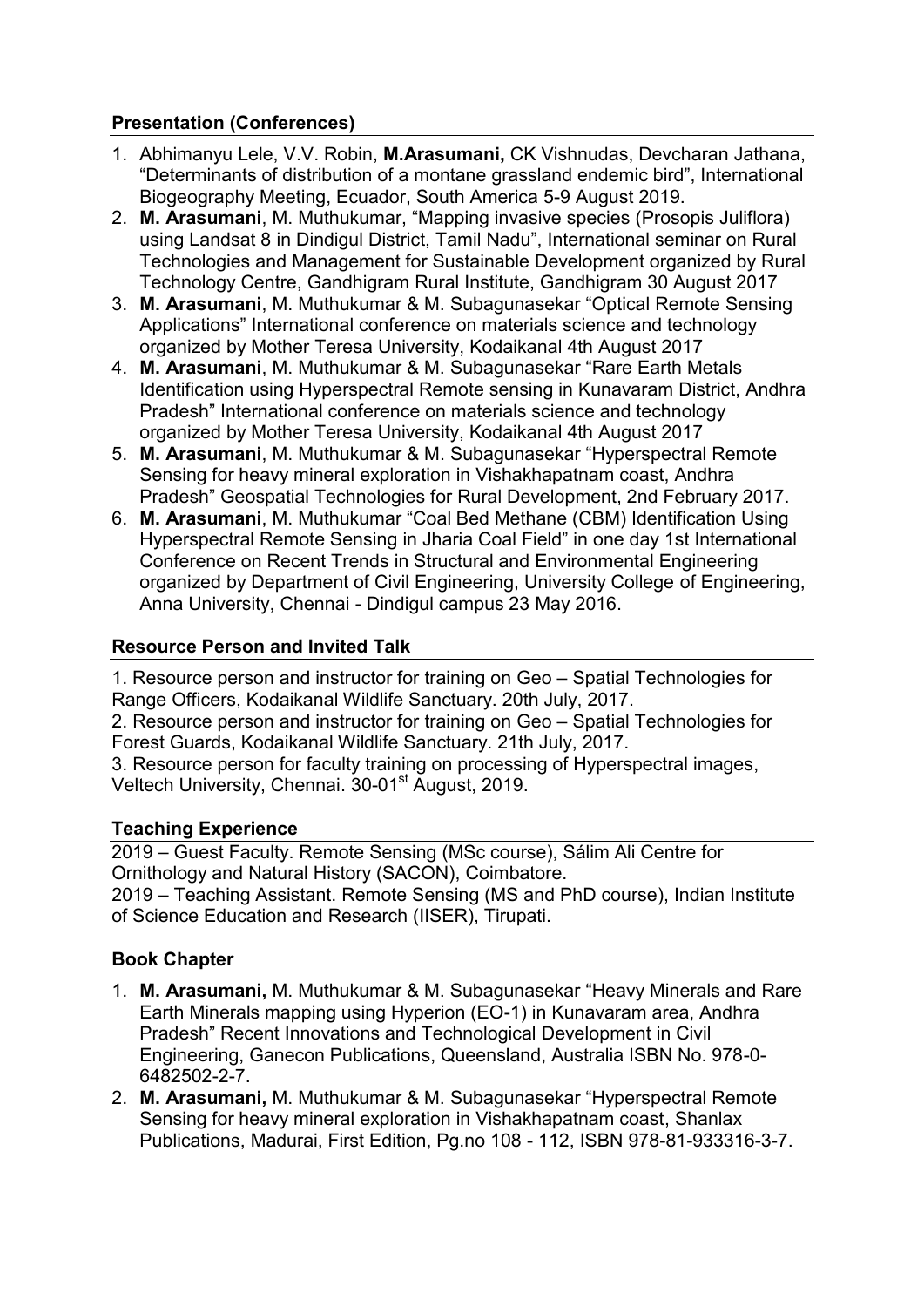### **Books**

**M. Arasumani (2017),** Assessment of Environmental Degradation using Remote Sensing and GIS. Edited by Hiteesha Bachoo, Lambert Academic Publishing, Saarbrücken Germany ISBN-13:978-3330348783.

### **Workshops and Training course attended**

1. Landscape Ecology in Wildlife Research and Conservation conducted at Wildlife Institute of India, Dehradun. 7th to 11th October, 2016.

2. One week training course on Hyperspectral Remote Sensing at National Remote Sensing Centre (NRSC), Indian Space Research Organization (ISRO), Hyderabad. July 22-26, 2019.

3. Two weeks training course on LiDAR Remote Sensing & Applications at Indian Institute of Remote Sensing (IIRS), Indian Space Research Organization (ISRO), Dehradun. July 27-August 09, 2019.

### **Conferences attended**

International Biogeographical society. Biogeography India meeting. 25th September to 28th September.

### **Grants**

International Biogeographical society. Travel grant to attend the Biogeography India meeting. 25th September to 28th September.

#### **References**

Dr. Robin Vijayan, Assistant Professor, Department of Biology, +919449002297, [robinvijayan@gmail.com](mailto:robinvijayan@gmail.com) Indian Institute of Science Education and Research – Tirupati – 517507

Dr. Muthukumar M Assistant Professor, Centre for Geoinformatics, +919443473623, [m.muthu.m@gmail.com](mailto:m.muthu.m@gmail.com) The Gandhigram Rural Institute (Deemed to be University), Tami Nadu – 624 302.

Dr. P. K. Champati Ray, Scientist/Engineer- SG, Group Head Geosciences & Disaster Management Studies and Head Geosciences & Geohazards Department, 91-135-2524153, [champati\\_ray@iirs.gov.in](mailto:champati_ray@iirs.gov.in) Indian Institute of Remote Sensing (ISRO), Department of Space, Government of India, Dehradun.

Dr. Milind Bunyan, Coordinator, Academy for Conservation Science and Sustainability Studies